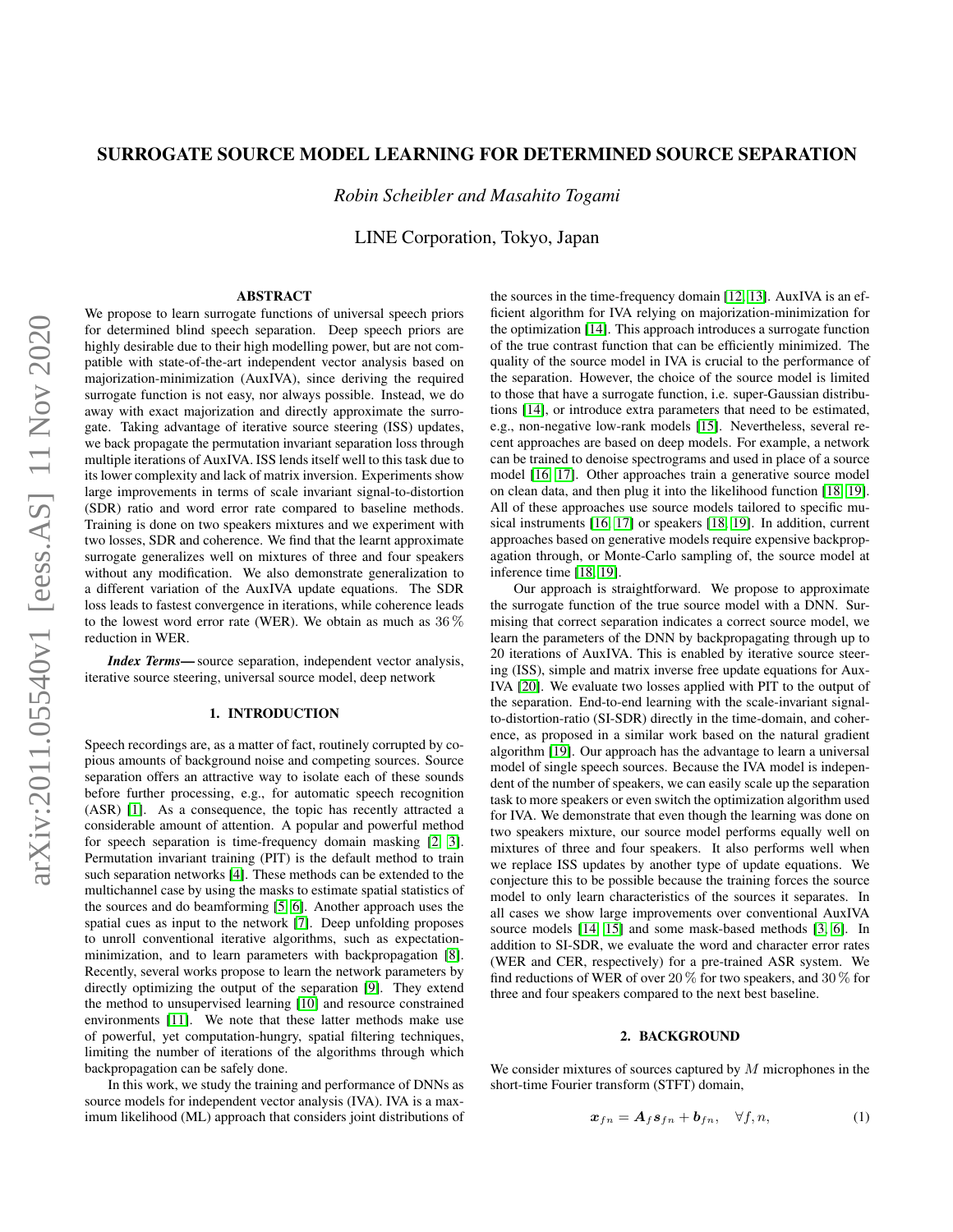where  $x_{fn} \in \mathbb{C}^{M}$  is the vector containing the M microphone signals at frequency bin f and frame n. The mixing matrix  $A_f \in$  $\mathbb{C}^{M \times M}$  models the transfer function between the sources, with signals contained in vector  $s_{fn} \in \mathbb{C}^M$ , and the microphones. Note that we consider the determined case where the number of sources and microphones is the same, i.e. M. The frequency bin and frame indices  $f$  and  $n$  run from one to  $F$  and  $N$ , respectively. In the rest of this manuscript, we denote vectors and matrices by bold lower and upper case letters, respectively. Furthermore,  $A^{\dagger}$  and  $A^{\dagger}$  denote the transpose and conjugate transpose, respectively of matrix A.

#### 2.1. Auxiliary Function based Independent Vector Analysis

IVA separates the sources with frequency-wise *demixing* matrices,  $\mathbf{y}_{fn} = \mathbf{W}_f \mathbf{x}_{fn}, \forall f, n$ , where  $\mathbf{W}_f \in \mathbb{C}^{M \times M}$ . Since both  $\mathbf{y}_{fn}$  and  $W_f$  are unknown, this is an ill-posed problem. A popular way to solve it is by maximum likelihood with a generative model for the sources. Let  $\boldsymbol{Y}_k \in \mathbb{C}^{F \times N}$  be the complex STFT representation of the kth source, i.e.

$$
(\boldsymbol{Y}_k)_{fn} = (\boldsymbol{y}_{fn})_k = y_{kfn} = \boldsymbol{w}_{kf}^{\mathsf{H}} \boldsymbol{x}_{fn},
$$
 (2)

where  $\boldsymbol{w}_{kf}^{\textsf{H}}$  is the  $k$ th demixing filter, e.g., the  $k$ th row of  $\boldsymbol{W}_{f}$ . Then, provided an appropriate prior for the source distribution  $p(Y_k)$ , we may recover  $W_f$  by minimizing the negative log-likelihood,

$$
\ell(\mathcal{W}) = \sum_{k=1}^{M} G(\boldsymbol{Y}_k) + 2N \sum_{f} \log |\det \boldsymbol{W}_f|, \tag{3}
$$

where W represents the set of all demixing matrices, and  $G(Y)$  =  $-\log p(Y)$  is the so-called *contrast function*. Direct minimization of  $\ell(\mathcal{W})$  is difficult and the MM approach has been shown to be an effective way to do the job, resulting in AuxIVA [\[14\]](#page-4-12) and related methods [\[20,](#page-4-18) [21\]](#page-4-19). It introduces a surrogate function  $G^+(\bm{Y}, \hat{\bm{Y}})$ ,

$$
G(\boldsymbol{Y}) \leq G^{+}(\boldsymbol{Y}, \widehat{\boldsymbol{Y}}) = \sum_{fn} u_{fn}(\widehat{\boldsymbol{Y}})|y_{fn}|^{2} + c(\widehat{\boldsymbol{Y}}). \qquad (4)
$$

with properties  $G(\boldsymbol{Y}) \leq G^{+}(\boldsymbol{Y}, \widehat{\boldsymbol{Y}})$ , and  $G(\widehat{\boldsymbol{Y}}) = G^{+}(\widehat{\boldsymbol{Y}}, \widehat{\boldsymbol{Y}})$ , for any  $\hat{Y}, \hat{Y}$ . If those properties are satisfied, then choosing the next iterate as the solution to the following problem decreases the cost function  $\ell(\mathcal{W})$ ,

$$
\min_{\mathcal{W}} \sum_{k,f,n} u_{fn}(\boldsymbol{Y}_k^{(t-1)}) |\boldsymbol{w}_{kf}^{\mathsf{H}} \boldsymbol{x}_{fn}|^2 - 2N \sum_f \log |\det \boldsymbol{W}_f|,
$$

where t is an iteration index. In the case of  $M = 2$ , this equation can be solved exactly by generalized eigenvalue decomposition (AuxIVA-IP2) [\[22\]](#page-4-20). Of particular interest is ISS [\[20\]](#page-4-18), whereas the following substitution is done in the above minimization,

$$
\boldsymbol{W}_f \leftarrow \boldsymbol{W}_f^{(t-1)} - \boldsymbol{v}_{kf}(\boldsymbol{w}_k^{(t-1)})^H, \tag{5}
$$

and the minimization is done with respect to  $v_{kf} \in \mathbb{C}^{M}$  instead, for  $k = 1, \ldots, M$ , in order. The closed-form solution is

$$
(\boldsymbol{v}_{kf})_m = \begin{cases} \frac{\sum_n r_{mfn} y_{mfn}^{(t-1)} \left( y_{kfn}^{(t-1)} \right)^*}{\sum_n r_{mfn} |y_{kfn}^{(t-1)}|^2} & \text{if } m \neq k \\ 1 - \left( \frac{1}{N} \sum_n r_{mfn} |y_{kfn}^{(t-1)}|^2 \right)^{-1/2} & \text{if } m = k \end{cases} \tag{6}
$$

where  $r_{mfn} = u_{fn} \left( \boldsymbol{Y}_m^{(t-1)} \right)$ . These updates have a simple structure well-suited to implementation in a DNN framework.

#### <span id="page-1-2"></span>2.2. Source Priors for AuxIVA

AuxIVA is quite flexible, but requires the source priors to admit a surrogate function. Here are a few examples of conventional models.

*Circularly symmetric priors* consider distributions over the STFT frame vectors, i.e.,  $G(\boldsymbol{Y}) = \sum_{n} S\left( \left[ \sum_{f} |y_{fn}|^2 \right]^{1/2} \right)$ , where  $S$  is a function over the positive real numbers. If  $S$  is a super-Gaussian function, then a surrogate function is readily avail-able [\[14\]](#page-4-12). This class includes so-called Laplace with  $S(r) = r$ , or time-varying Gaussian with  $S(r) = -2 \log r$ .

*Local Gaussian with low-rank*, such as used in ILRMA [\[15\]](#page-4-13),  $G(\boldsymbol{Y}) = \sum_{fn} \frac{|y_{fn}|^2}{\lambda_{fn}}$  $\frac{\partial |f_n|^2}{\lambda_{fn}}$ , where  $\lambda_{fn} = \sum_{b=1}^B t_{fb}q_{bn}$ , with  $t_{fb}, q_{bn} \geq$  $0$ , and  $b$  small. An extra step is required to estimate these parameters.

*Deep priors* have been proposed due to their superior modelling power. Variational autoencoders and other generative models have been used to model different speakers [\[18,](#page-4-16) [23\]](#page-4-21). These methods have the drawback that most of them require that samples be drawn from the distribution, which is computationally expensive.

## 3. LEARNING THE SURROGATE SOURCE MODEL

We propose to exploit the modelling power of DNNs to find a good approximation of the surrogate function. Effectivelly, we replace  $u_{fn}(\hat{Y})$  in [\(6\)](#page-1-0) by a DNN. Since the *true*  $G(Y)$  is unknown, and complicated, we will use the separation operation as a proxy to learn the surrogate instead. Provided that our approximation of  $G(Y, \hat{Y})$ is good enough, then AuxIVA should provide the best estimate of the separated sources in the maximum likelihood sense. Thus, we expect it to be close to the *true* surrogate  $G(Y, \hat{Y})$  after training.

The learning of the model parameters is done by gradient descent, as follows. The sample is transformed to the STFT domain. Then, it is run through a fixed number of AuxIVA-ISS iteration with the current model parameters. After that, the performance of the separation is evaluated using one of the two losses described in Section [3.3.](#page-2-0) For a time-domain loss, the separated sources need to be rescaled as described in Section [3.2.](#page-1-1)

#### <span id="page-1-3"></span>3.1. Network Architecture of the Approximate Surrogate

We design our network architecture so as to be able to model medium range dependencies within the time-frequency representation of speech. To this end, we propose to use a network based on GLU blocks [\[24\]](#page-4-22). They have been shown to focus on important information in the signal. The GLU block and network architecture are shown in Fig. [1.](#page-2-1) All convolutions operate along the time axis. All filters are of length three. First, we compute the log-magnitude of the complex input. Then, the first block reduces the number of frequencies to 128 bands. This is followed by another two GLU blocks with equal input and output sizes, with a dropout layer in the middle. Finally, a transposed convolution layer brings back the number of frequencies to match that of the input.

## <span id="page-1-1"></span>3.2. Scaling

<span id="page-1-0"></span>One of our goals is to apply loss functions directly on the waveform in the time-domain. However, separation by IVA has a scale ambiguity for the separated signals. This can be resolved by matching the scale to that of the input signal via the minimal distortion princi-ple [\[25\]](#page-4-23). Practically, we find one scalar weight  $z_{kf} \in \mathbb{C}$  per source and frequency, minimizing  $\mathbb{E}[|x_{mfn} - z_{kf} y_{kfn}|^2]$ . The closed-form solution to this problem is differentiable and can be plugged at the output of the network, before inverse STFT.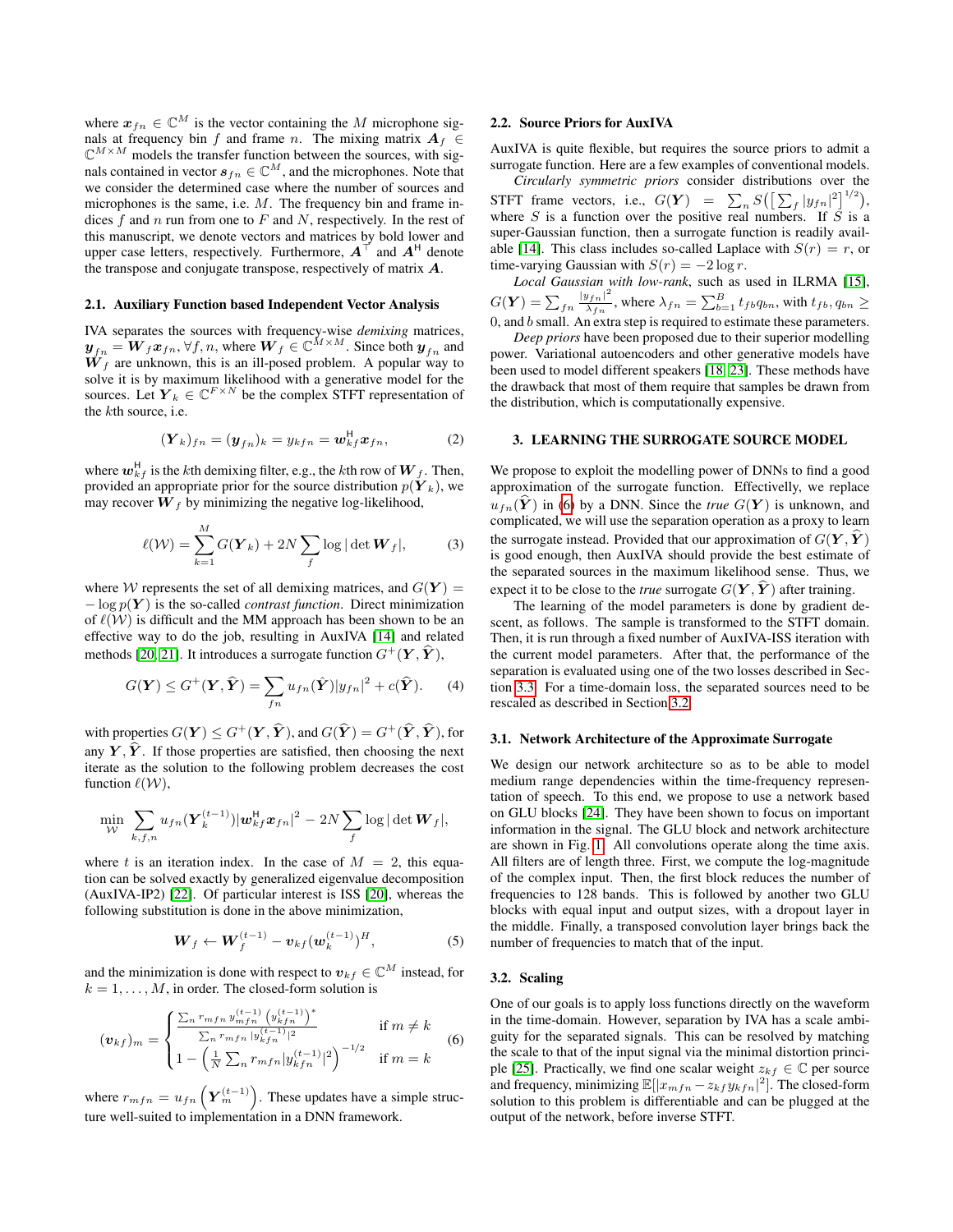<span id="page-2-1"></span>

Fig. 1: Top: The gated linear unit (GLU) block structure [\[24\]](#page-4-22). Bottom: Details of the deep neural network architecture used.

#### <span id="page-2-0"></span>3.3. Loss Functions

We explore the use of two cost functions. Being the most popular metric to judge source separation systems, the SI-SDR [\[26\]](#page-4-24) is a prime candidate for direct optimization, as in prior work in the time-domain [\[27\]](#page-4-25). Let  $\hat{y}$  and  $s$  be vectors containing the estimate and clean reference signal, respectively, of the kth source in the timedomain. Then, the SI-SDR is

$$
L_{\sf SDR}(\hat{\boldsymbol{y}},\boldsymbol{s}) = 10\log_{10}\left(\frac{\|\alpha(\hat{\boldsymbol{y}},\boldsymbol{s})\boldsymbol{s}\|^2}{\|\alpha(\hat{\boldsymbol{y}},\boldsymbol{s})\boldsymbol{s} - \hat{\boldsymbol{y}}\|^2}\right), \quad \alpha(\hat{\boldsymbol{y}},\boldsymbol{s}) = \frac{\hat{\boldsymbol{y}}^\top \boldsymbol{s}}{\boldsymbol{s}^\top \boldsymbol{s}}
$$

The second metric is the total coherence as proposed in [\[19\]](#page-4-17). This loss is defined in the STFT domain, with  $\hat{Y}$  and S being the STFT of  $\hat{y}$  and  $s$ , respectively. Then, the coherence is defined as

$$
L_{\text{Coh}}(\hat{\boldsymbol{Y}}, \boldsymbol{S}) = \frac{1}{F} \sum_{f} \frac{|\mathbb{E}[(\hat{\boldsymbol{Y}})_{fn}(\boldsymbol{S})_{fn}^{*}]|}{\sqrt{\mathbb{E}[|(\hat{\boldsymbol{Y}})_{fn}|^{2}]\mathbb{E}[|(\boldsymbol{S})_{fn}|^{2}]}}.
$$
(7)

Because the order of the sources of the output is ambiguous, we use PIT [\[4\]](#page-4-2),

$$
L_{\text{PIT}} = \max_{\pi} \frac{1}{M} \sum_{m} L(\boldsymbol{Y}_{\pi(m)}, \boldsymbol{S}_{m}), \tag{8}
$$

where L may be either of  $L_{SDR}$  or  $L_{Coh}$ , and  $\pi$  is taken over all permutations of integers from 1 to M.

#### 4. EXPERIMENTS

Our experiments have several goals. First, we evaluate the performance gap between AuxIVA with a trained model and several baselines. We do the evaluation both in terms of SI-SDR and SI-SIR [\[26\]](#page-4-24), and WER and CER of an ASR system trained using the *wsj0* recipe from the ESPnet framework [\[28\]](#page-4-26). Because the *same* model  $G(Y)$ is used for all the sources to separate, and the updates of the demixing matrices do not require any trainable parameters, our proposed method can accommodate any number of speakers. We want to verify that the source model performs equally well on mixtures of more than two speakers, which were not seen during training. Thus, in addition to two speakers, we also run the test on mixtures of three and four speakers. Finally, we want to evaluate how well the model trained with ISS performs when used in a different algorithm. We want to verify that the training does not specialize the source model to be used only with ISS. To this end, we repeat the experiment using the model trained for ISS in the IP2 algorithm [\[22\]](#page-4-20) that uses the generalized eigenvalue decomposition (GEVD). We do this for mixtures of two speakers only. All the results were obtained from the test data not seen during training, nor used for validation. All the audio signals are sampled at 16 kHz. The STFT frame size is 4096

<span id="page-2-2"></span>

Fig. 2: Boxplots of the SI-SDR and SI-SIR after separation. The trained IVA prior is denoted GLU. Mask means single-channel separation, and GEB is the mask-based beamforming.

with half-overlap, and uses a Hamming window. The number of iterations of AuxIVA is fixed to 20, 50 and 80 for 2, 3 and 4 channel mixtures, respectively.

<span id="page-2-3"></span>The baseline methods are as follows. *1) Conventional AuxIVA models.* These are the source models conventionally used with Aux-IVA as described in Section [2.2.](#page-1-2) Namely, Laplace and time-varying Gauss circularly symmetric priors [\[14\]](#page-4-12), and ILRMA [\[15\]](#page-4-13). For two sources, we use the fast IP2 rules [\[22\]](#page-4-20). For two and three sources, we use ISS. *2) Single channel mask-based separation* [\[3\]](#page-4-1). We learn a network to produce phase sensitive masks that allow to separate two sources from a single mixture. The network architecture used is very similar to that presented in Section [3.1](#page-1-3) with two differences. First, instead of the log-magnitude spectrogram, we concatenate the real and imaginary parts of the complex spectrogram before feeding them to the network. Second, we use two transposed convolutional layers in parallel to produce the two masks. *3) Mask-based GEVD beamforming (GEB)* [\[6\]](#page-4-4). Using the masks produced as explained above and all the input channels, we estimate the covariance matrix of each source, as well as the corresponding noise covariance matrix. This lets us compute the maximum SINR beamformer for each of the sources, which are then used to perform linear separation.

All the algorithms are implemented in Pytorch. We train all the models on two speakers mixtures from the dataset. All the mixtures are trimmed to a suitable length for training. For the optimization, we use Adam. Due to the iterative nature of AuxIVA, there is a risk of exploding gradient that we mitigate using autoclip [\[29\]](#page-4-27). Autoclip sets the gradient clipping parameter to the pth percentile of the gradient norms seen so far. We train all models for at least 30 epochs and pick the one with the best validation SI-SDR.

### 4.1. Dataset

.

We use a dataset of reverberant noisy speech mixtures simulated using pyroomacoustics [\[30\]](#page-4-28). Rooms are created at random following approximately the procedure for the spatialized *wsj0- 2mix* [\[7\]](#page-4-5). Room walls are between 5 m and 10 m, with reverberation time chosen uniformly at random in the 200 ms to 600 ms interval. Arrangement of microphones and sources was selected at random. The average power of the first source is normalized to one. The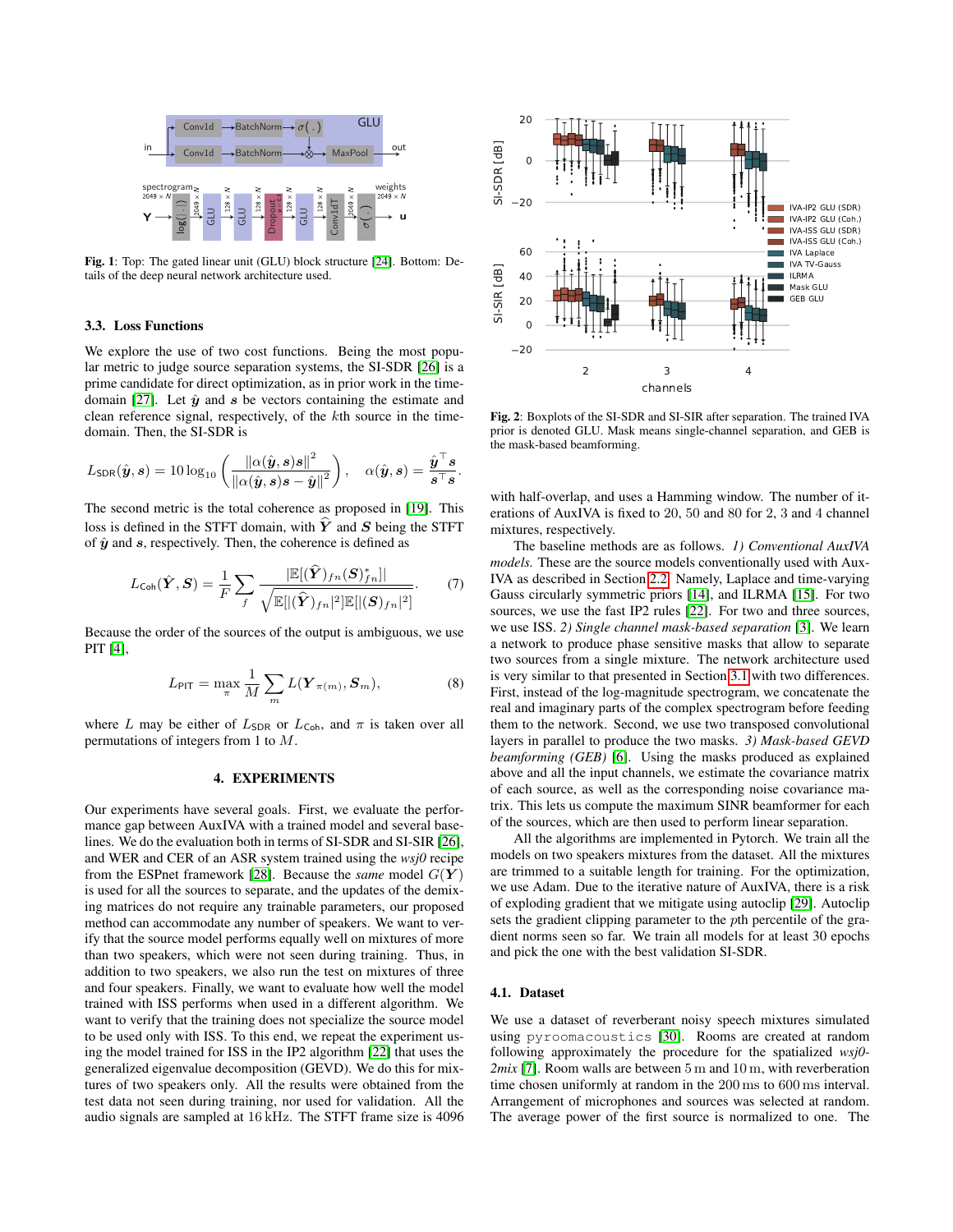<span id="page-3-2"></span>

Fig. 3: Convergence of the SI-SDR as a function of the number of iterations for the different algorithms.

relative SNR of other sources to the first is chosen at random from −5 dB to 5 dB. Speech samples were extracted from the WSJ1 corpus [\[31\]](#page-4-29). Noise from the CHIME3 dataset [\[32\]](#page-4-30) was added to the samples to attain an SNR between 10 dB and 30 dB. We randomly shuffle the channels of the CHIME3 multichannel noise recording before adding them to the signal. Note that the microphone placements in our dataset do not match those of the CHIME3 array. This procedure can be repeated for varying numbers of sources and microphones. In the experiments, we use datasets with equal number sources and microphones, namely, two, three, and four of each. Finally, each of the datasets obtained is split into training, validation, and test sets containing 37 416, 503, and 333 mixtures, respectively. As usual, training data is used to train the model, validation to monitor performance and adjust hyperparameters, and test was only run once to obtain the results presented here.

#### 4.2. Results

Fig. [2](#page-2-2) shows box-plots of the final SI-SDR and SI-SIR values on the test set. The median values are given in Table [1.](#page-3-1) IVA generally performs well, but the proposed GLU-based source models outperform all other methods by at least 2.6 dB, 4.5 dB and 4.9 dB for 2, 3 and 4 sources, respectively. Thus, source models trained on two speakers mixtures generalize well to mixtures of more speakers. The final performance using ISS and IP2 updates is also the same. In terms of SI-SDR, models using it as a loss perform slightly better, unsurprisingly. Interestingly, the coherence loss leads to higher SI-SIR than the SI-SDR loss. Here we find a better performance of IVA based methods than mask based methods.

The convergence speed of AuxIVA is of considerable practical interests. Fig. [3](#page-3-2) shows the evolution of the SI-SDR with the number of iterations. The learnt source models outperform traditional models both in terms of convergence speed and final performance. Although the number of iterations is always set to 20 during training on two sources, the convergence is in fact faster than that. IP2 is known to have faster convergence than ISS, thanks to more effective updates, and it is reassuring to see that this also the case here. We also find that the coherence loss leads to slower convergence.

Last, but not least, as shown in Table [1,](#page-3-1) the trained source models lead to a dramatic improvement of WER and CER compared to the best next performing method, i.e. AuxIVA with Laplace model. For two speaker mixtures, while the 2.6 dB improvement seemed modest, it leads to over 20 % and 13 % reduction in WER and CER, respectively. The gains are even larger for three and four speaker mixtures, with over 32 % reduction in WER in both cases. For this task, the model trained using the coherence loss performs markedly better by up to 3.6 % reduction in WER compared to the SI-SDR loss for three speakers mixtures. We conjecture this to be due to the SI-SDR favoring large amplitude elements, at the expense of seman-

<span id="page-3-1"></span>Table 1: Median SI-SDR and SI-SIR in decibels, and WER and CER of ASR of the separated signals from the test set. GEB is the mask-based beamforming algorithm [\[6\]](#page-4-4), PSM is phase sensitive mask training [\[3\]](#page-4-1), and Coh. is the coherence loss [\(7\)](#page-2-3).

| Ch. | Algo.      | Model   | Loss       | <b>SDR</b> | <b>SIR</b> | <b>WER</b> | <b>CER</b> |
|-----|------------|---------|------------|------------|------------|------------|------------|
| 2   | <b>GEB</b> | GLU     | <b>PSM</b> | 1.2        | 9.2        | 95.0%      | 60.5%      |
|     | <b>IVA</b> | Laplace |            | 8.1        | 21.9       | 54.5%      | 31.6%      |
|     | <b>IVA</b> | GLU     | <b>SDR</b> | 10.7       | 24.1       | 33.5%      | 18.0%      |
|     | <b>IVA</b> | GLU     | Coh.       | 10.0       | 24.9       | 33.0%      | 17.8%      |
| 3   | <b>IVA</b> | Laplace |            | 3.2        | 13.6       | 80.0%      | 50.3%      |
|     | <b>IVA</b> | GLU     | <b>SDR</b> | 7.7        | 20.1       | 47.1%      | 27.3%      |
|     | <b>IVA</b> | GLU     | Coh.       | 7.6        | 21.1       | 43.5%      | 25.2%      |
| 4   | <b>IVA</b> | Laplace |            | 0.7        | 10.2       | 91.2%      | 58.6%      |
|     | <b>IVA</b> | GLU     | <b>SDR</b> | 5.6        | 17.4       | 58.3%      | 35.0%      |
|     | <b>IVA</b> | GLU     | Coh.       | 5.5        | 18.4       | 55.3%      | 32.5%      |
|     |            |         |            |            |            |            |            |

tically meaningful, but low amplitude, segments.

#### 5. CONCLUSION

We have proposed to learn surrogate source models for source separation based on the AuxIVA algorithm. Unlike most previous methods for determined separation with DNN based source models, we learnt the source model directly by backpropagating through Aux-IVA the permutation invariant loss on a separation task. We evaluate two losses for training, SI-SDR applied on the time-domain output signal, and a coherence measure in the time-frequency domain. In experiments, we show that the learnt source models outperform conventional methods of determined source separation. Despite the training being done on two speaker mixtures, the performance translated to mixtures of three and four speakers. We found that the source model generalizes well to a different demixing matrix update algorithm, which means the model learnt may be used for different tasks. Finally, we showed dramatic improvements of the word error rate of speech recognition using learnt source models. For this task, the coherence loss produced markedly better results than the SI-SDR, which should be a guiding principle for the evaluation of separation algorithms in the future.

#### 6. REFERENCES

<span id="page-3-0"></span>[1] S. Makino, Ed., *Audio Source Separation*, ser. Signals and Communication Technology. Cham: Springer International Publishing, 2018.